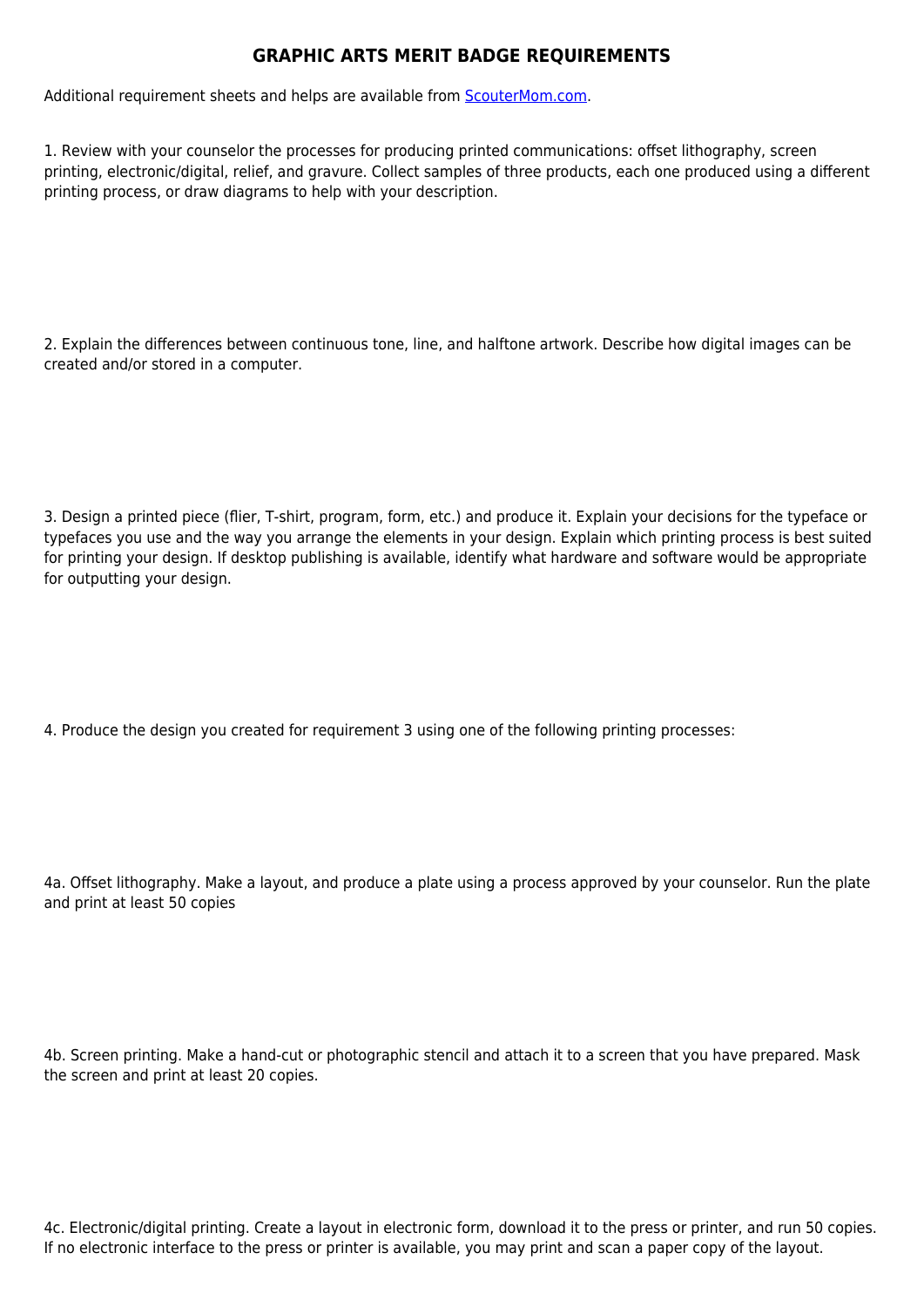4d. Relief printing. Prepare a layout or set the necessary type. Make a plate or lock up the form. Use this to print 50 copies.

5. Review the following postpress operations with your counselor:

5a. Discuss the finishing operations of padding, drilling, cutting, and trimming

5b. Collect, describe, or identify examples of the following types of binding: perfect, spiral, plastic comb, saddlestitched, and case.

6. Do ONE of the following, then describe the highlights of your visit:

6a. Visit a newspaper printing plant. Follow a story from the editor to the press.

6b. Visit a retail, commercial, or in-plant printing facility. Follow a project from beginning to end.